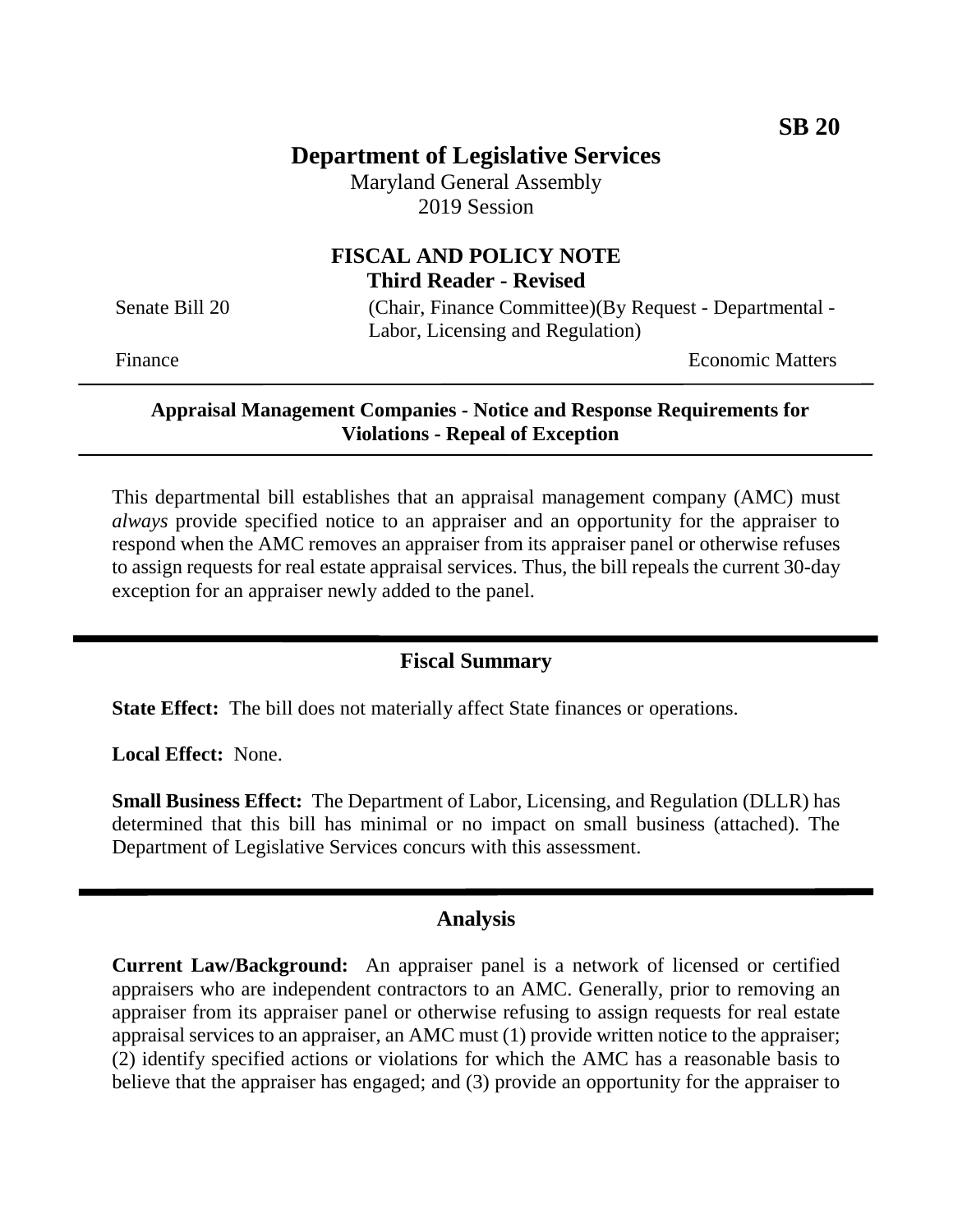respond. There is an exception from the notification and response requirements for appraisers added to an AMC's appraiser panel within the past 30 days, which is repealed by the bill.

#### *Federal Standards for Appraisals and State Appraiser Regulatory Bodies*

Title XI of the federal Financial Institutions Reform, Recovery, and Enforcement Act (FIRREA) is the legal framework controlling national uniform appraisal standards and state appraiser regulatory bodies. The Appraisal Subcommittee (ASC) was established by FIRREA and is charged with monitoring state appraiser licensing units to ensure that federal financial interests in real estate transactions are protected.

The bill conforms State law to FIRREA as amended by the Dodd-Frank Act of 2010. Title XI of FIRREA requires an AMC to give an appraiser notice of the infraction and an opportunity to respond prior to removing the appraiser from an appraiser panel, irrespective of how long the appraiser has been on the appraiser panel.

Title XI grants ASC authority to impose sanctions on a state that fails to have an effective appraiser or AMC program. To that end, DLLR advises that the bill ensures continued recognition of Maryland's appraiser and AMC programs, which could be jeopardized by a failure to comply with federal requirements. Non-recognition of a state's program disqualifies appraisers from conducting appraisals for federally insured institutions and prohibits AMCs from conducting AMC services.

#### *Appraisal Management Companies*

Chapters 269 and 270 of 2011 established various regulatory requirements pertaining to the provision of appraisal management services in the State and required AMCs to register with the State Commission of Real Estate Appraisers, AMCs, and Home Inspectors. There are approximately 150 AMCs regulated by the commission.

AMCs provide a broad range of appraisal management services in conjunction with the purchase or sale of real estate. For example, AMCs (1) administer an appraiser panel; (2) recruit, retain, or select appraisers; (3) verify licensing and certification, negotiate fees and service level expectations, and review qualifications of persons who are or wish to be part of an appraiser panel; (4) contract with appraisers to perform appraisal assignments; and (5) manage the process of having an appraisal performed, such as collecting fees for services provided and reimbursing appraisers for services performed.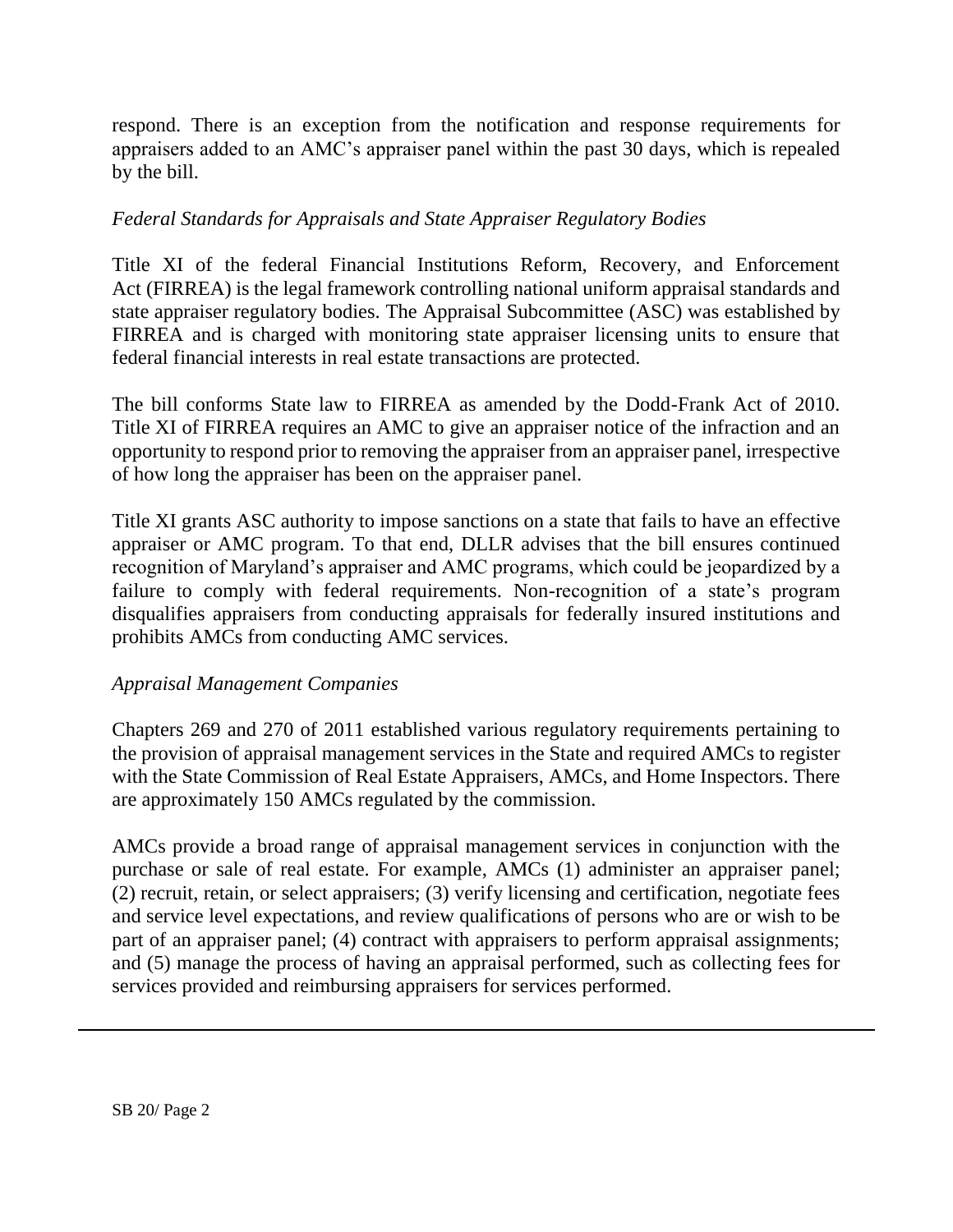## **Additional Information**

**Prior Introductions:** None.

**Cross File:** None.

**Information Source(s):** Department of Labor, Licensing, and Regulation; Department of Legislative Services

| <b>Fiscal Note History:</b> | First Reader - January 8, 2019             |
|-----------------------------|--------------------------------------------|
| mm/mcr                      | Third Reader - January 23, 2019            |
|                             | Revised - Clarification - January 23, 2019 |

Analysis by: Stephen M. Ross Direct Inquiries to:

(410) 946-5510 (301) 970-5510